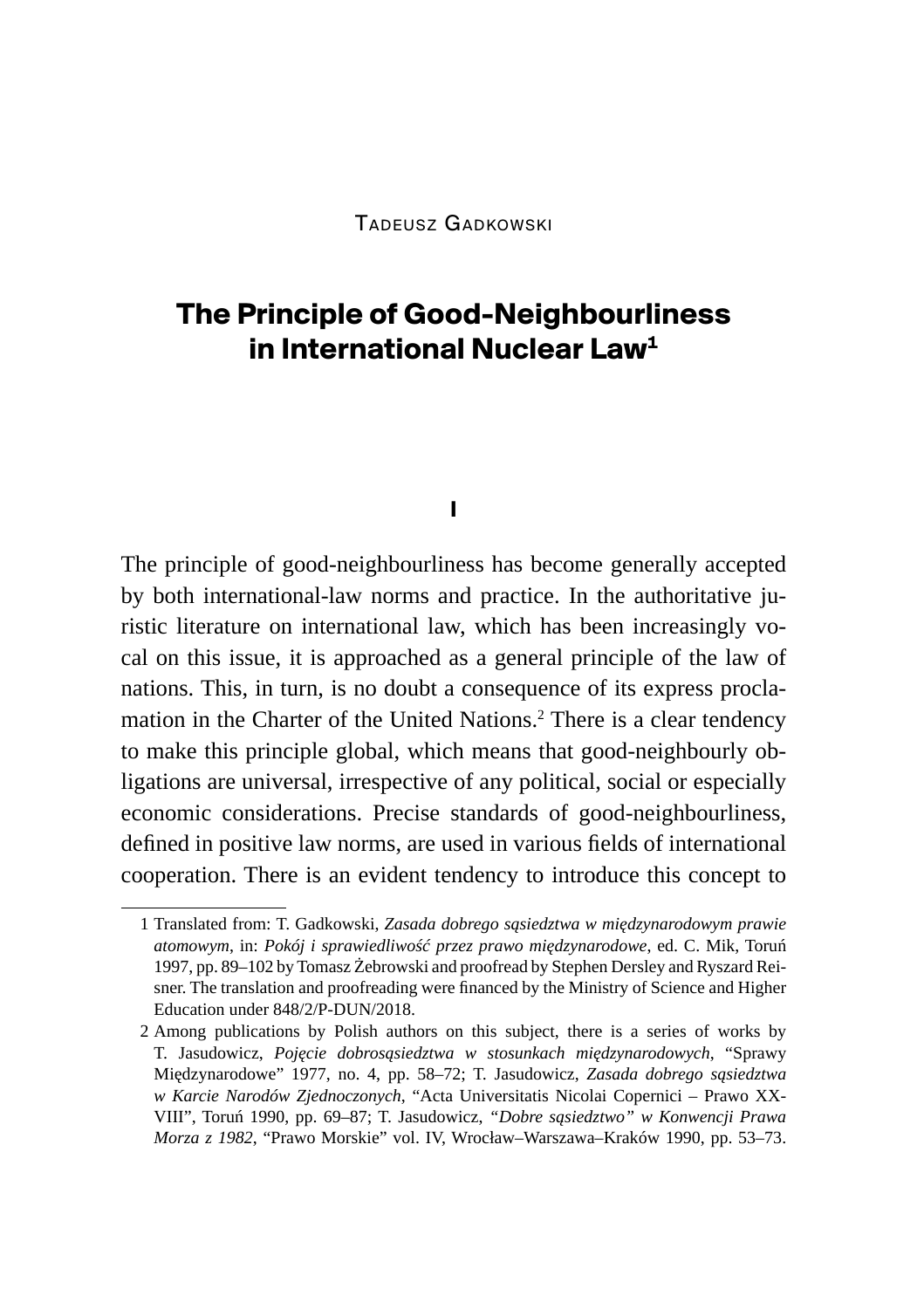bilateral treaties, especially ones concluded by direct neighbours, geographically speaking. This can be noticed in the treaties concluded by Poland in recent years.<sup>3</sup>

#### **II**

According to the classic understanding of the normative aspect of the good-neighbourliness principle, it is an embodiment of the maxim *sic utere tuo ut alienum non laedas*, representing the close interdependence of the interests of countries bordering on each other and the practice of their territorial sovereignty.<sup>4</sup> The principle is derived from the idea of the territorial sovereignty of States, which takes into account and respects the rights of other States, especially neighbouring ones. It has become popular in many aspects of interstate relations.<sup>5</sup> The theoretical fundamentals of good-neighbourliness were laid down by Huber<sup>6</sup> and Andrassy.7 The latter, applying this idea to the use of international waters, made it clear that the rules of good-neighbourliness bound States independently of any treaty.8 It would be difficult to formulate a rule

- 5 See e.g. F. von der Heydte, *Das Prinzip der guten Nachbarshaft in Völkerrecht*, Vienna 1960, p. 133 ff.; for an extensive catalogue of literature on this subject, see Doc. A/CN.4/348, p. 74.
- 6 M. Huber, *Ein Beitrag zur Lehre von der Gebietshoheit an Grenzflüssen*, "Zeitschrift für Völkerrecht" 1907, vol. 1, p. 159 ff. (Huber's six principles are quoted, for instance, by J. Willisch, *State Responsibility…*, pp. 173–174.

<sup>3</sup> By way of example: Treaty of 17 June 1991 between the Republic of Poland and the Federal Republic of Germanyon Good-Neighbourliness and Friendly Cooperation (Journal of Laws of 1992, no. 14, item 56); Treaty of 22 May 1992 between the Republic of Poland and the Russian Federation on Friendly and Good-Neighbourly Cooperation (Journal of Laws of 1993, no. 61, item 291).

<sup>4</sup> See M. Sorensen, *Principles de droit international public*, "101 Receuil des Cours de l'Academiede Droit International de la Haye" 1960, vol. III; J. Willisch, *State Responsibility for Technological Damage in International Law*, Berlin 1987, pp. 170 ff. See also works by J. Symonides, *Terytorium państwowe w świetle zasady efektywności*, Toruń 1957, p. 260 and *Międzynarodowe problemy walki zzanieczyszczeniem rzek*, "Sprawy Międzynarodowe" 1972, no. 2, p. 47.

<sup>7</sup> J. Andrassy, *Les relations internationales de voisinage*, "79 Recueil des Cours*…*" 1951, vol. II, pp. 75 ff; see also B. Winiarski, *Principles généraux du droit fluvial international*, "45 Recueil des Cours*…*" 1933, vol. III, p. 79 ff.

<sup>8</sup> J. Andrassy, *Les relations...*, p. 104 ff.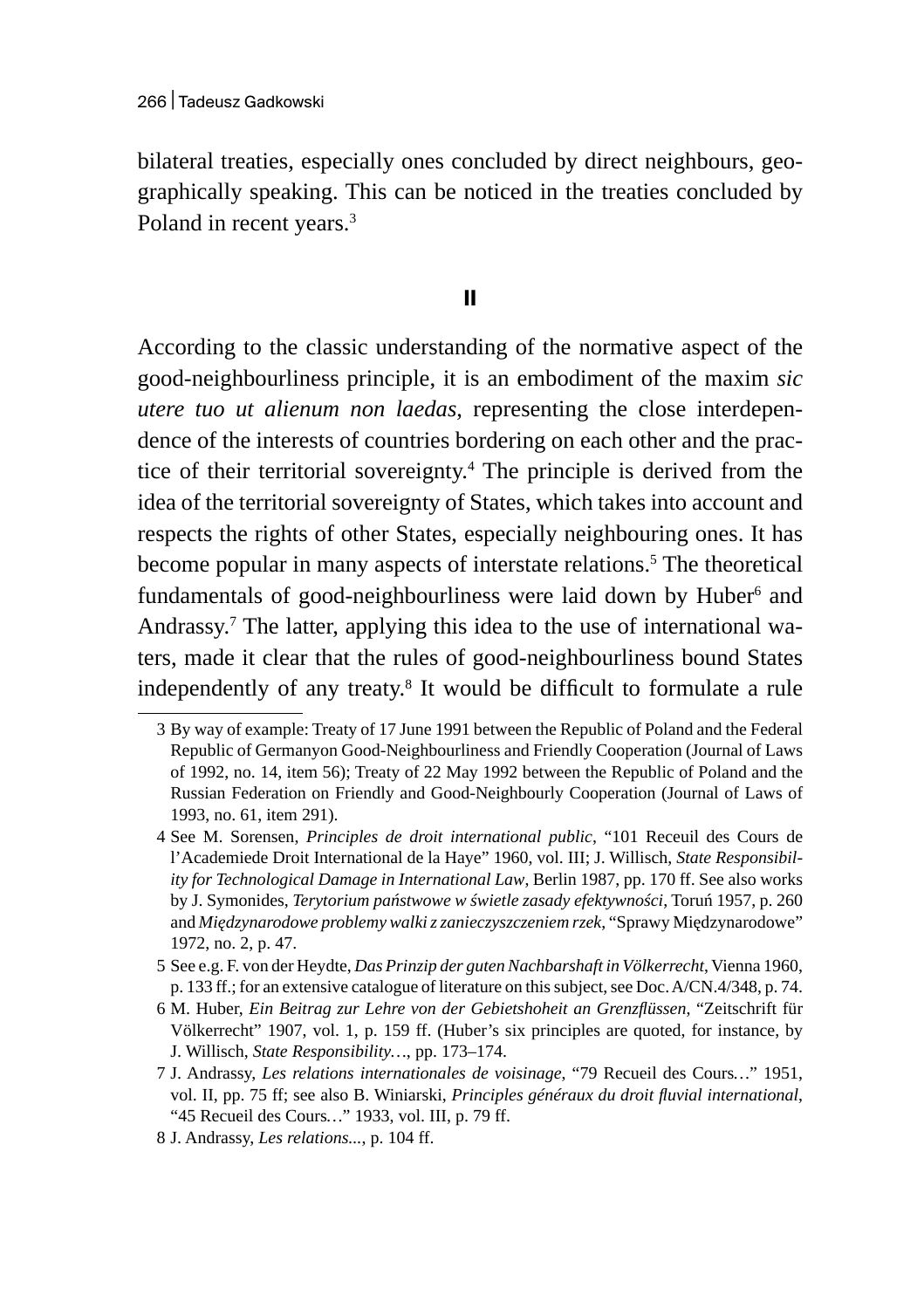for determining the range of allowable activities by a State which could be reconciled with the good-neighbourliness principle. The activities are subject to assessment in each individual case. Therefore—as Symonides emphasised—establishing that a State has breached any legal norm applicable to neighbourly relations calls for taking into account the effects of the activities in question in each individual case, the possible claims of the neighbouring State and the degree of their satisfaction. In brief, it is necessary to assess possible damage and benefits.<sup>9</sup> The good-neighbourliness principle is thus undoubtedly an expression of the interdependence of the rights and interests of States bordering on each other and the requirement ensuing from this, namely that each State limit the activities that may cause damage outside its territory.

Mutual relations between States, and not only ones directly bordering on each other, should take into consideration both the freedom of one State to act in its own territory and the freedom of another from any transboundary consequences of such acts. The situation where the interests of adjoining States (following from their sovereign rule over their respective territories) often come into conflict, largely results from the fact that even if a State exercises due diligence it is not able to limit the possible harmful consequences of some kinds of activity to its own territory.<sup>10</sup> Of course, a State should not plan such consequences in advance and should therefore take—both at home and as part of international cooperation appropriate measures to safeguard against any damage, and not only transboundary damage. With respect to some kinds of permissible activity, including the peaceful use of nuclear energy, such damage cannot be completely ruled out. On the other hand, nuclear energy cannot be given up entirely either. In fact, nuclear energy production—despite the awareness of potential radiation risks—has not been stopped. Moreover, the use of the sources of ionising radiation will certainly grow in many fields of

<sup>9</sup> J. Symonides, *Prawnomiędzynarodowe problemy…*, p. 50.

<sup>10</sup> See e.g. P.M. Depuy, *Due Diligence in the International Law of Liability*, in: *Legal Aspects of Transnational Pollution*, OECD, Paris 1977, p. 345.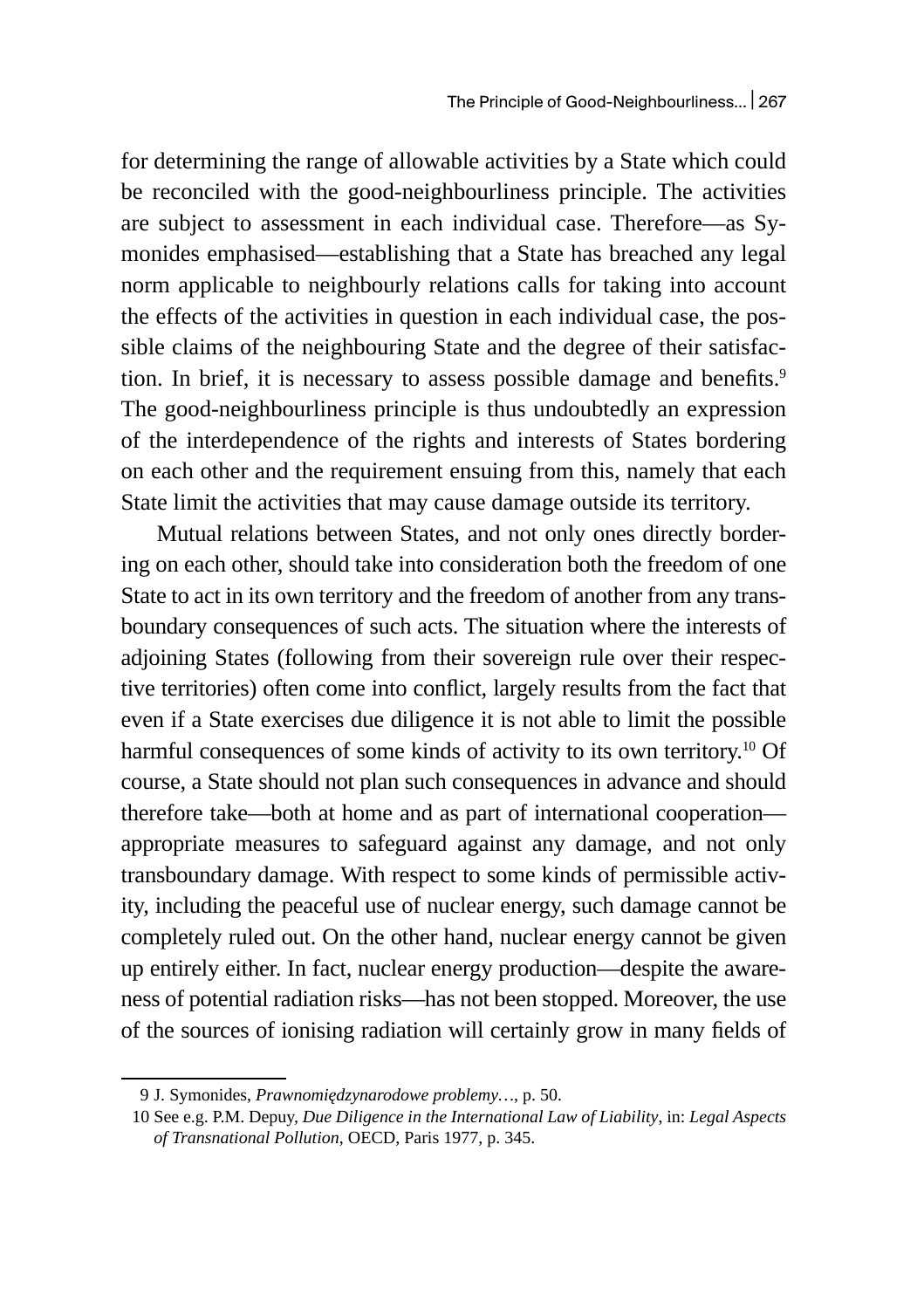science and the economy. Hence, conflicts of interest may arise between States over the implementation of the good-neighbourliness principle. It needs to be realised that the terms "good-neighbourliness principle" and "neighbouring State" are considered to be conventional concepts of a kind, in particular in relation to activities that are not prohibited by international law, such as the peaceful use of nuclear energy, or generally with respect to transboundary environmental pollution. What makes the damage potentially caused by such activities special is its wide-ranging nature, following from *distantiae loci*. Damage may be caused in areas far away from the source and the most badly affected State by no means has to be a neighbouring State.

Therefore, with respect to the damage caused by transboundary environmental pollution, the concept of a neighbouring State, as a State territorially connected to the State involved in activities causing such pollution, loses its original meaning and must be expanded to include all the States potentially at risk of suffering transboundary damage.<sup>11</sup> This appears to be justified if only by the provisions of the Convention on Long-Range Transboundary Air Pollution.12 Consequently, the good-neighbourliness principle with respect to the international responsibility of a State for nuclear damage must be considered in its proper proportions, following from the transboundary and ecological character of the damage.<sup>13</sup>

#### **III**

The authoritative juristic literature has taken a clear stance that the goodneighbourliness principle can be a possible criterion for resolving disputes over damage related to the exploration and exploitation of the seabed and

<sup>11</sup> For more on this subject, see M. Kloepfer, *Internationalrechtliche Probleme Grenzer Kernkraftwerke*, "Archiv des Völkerrecht" 1987, Bd 25. Heft 3, p. 279.

<sup>12</sup> Convention on Long-Range Transboundary Air Pollution (13 Sept. 1979). The text of the Convention can be found in "International Legal Materials" 1979, vol. 18.

<sup>13</sup> T. Gadkowski, *Odpowiedzialność międzynarodowa państwa za szkodę jądrową*, Poznań 1990, p. 84, 100 ff.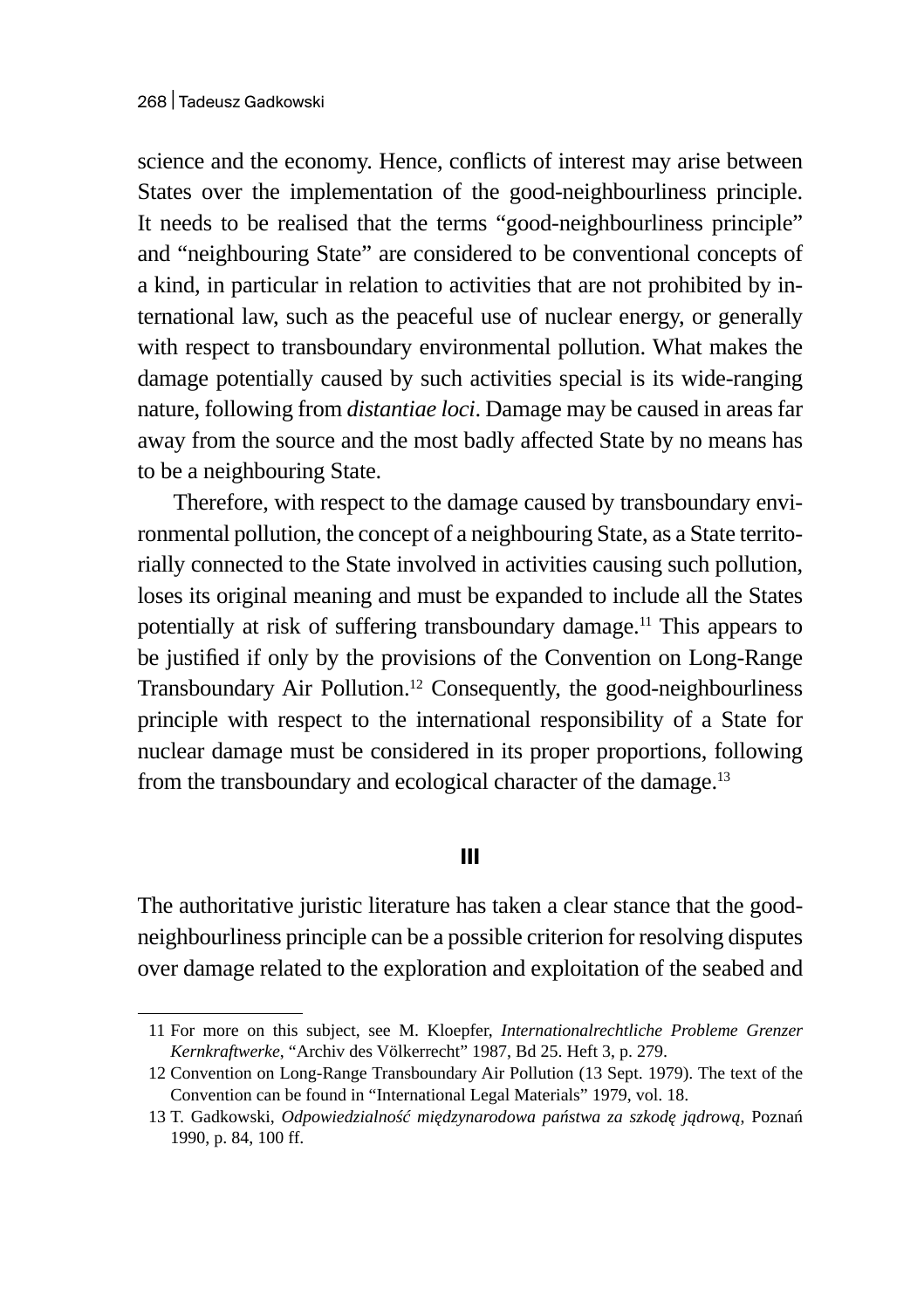ocean floors<sup>14</sup> or the use of water and air.<sup>15</sup> However, the criterion cannot be used with respect to any damage caused by such activities. The fundamental international law regulations on environment protection make it clear that material damage is the principal prerequisite for a State's international responsibility.16 Furthermore, the literature expresses the view that assuming that any material damage is prohibited by the goodneighbourliness principle would reduce it to the literal understanding of the maxim *sic utere tuo utalienum non laedas.* Additionally, it is assumed that the good-neighbourliness principle does in fact embody this maxim but with the reservation that it does not prohibit causing *any* damage but only significant damage.17 This stance clearly refers to the conclusion of the decision in *Trail Smelter,* which clearly prohibits using a State territory in a manner that could cause *serious consequences* in the territory of a neighbouring State.18 In other words, the authoritative juristic literature assumes, for instance with respect to the use of water and air, that certain damage, so-called negligible damage, is admissible in good-neighbourly relations; ergo, it admits that the principle can be applied flexibly.<sup>19</sup>

<sup>14</sup> See e.g. T.Jasudowicz, *"Dobre sąsiedztwo" wKonwencji Prawa Morza z 1982*, "Prawo Morskie" vol. IV, p. 64; B. Kwiatkowska-Czechowska, *Odpowiedzialność państwa wynikająca z badania i eksploatacji dan mórz i oceanów*, in: *Odpowiedzialność państwa w prawie międzynarodowym*, ed. R. Sonnenfeld, Warszawa 1980, p. 135.

<sup>15</sup> E.g. I. Rummel-Bulska, *Użytkowanie wód śródlądowych dla celów nieżeglownych w świetle prawa międzynarodowego*, Warszawa 1981, pp. 198 ff.

<sup>16</sup> From the rich literature on the subject, see e.g. R. Pisillo-Mazzeschi, *Forms of International Responsibility for Environmental Harm*, in: *International Responsibility for Environmental Harm*, eds F. Francioni& T. Scovazzi, London–Dordrecht–Boston 1991, pp. 15 ff.; A. Kiss, D. Shelton, *International Environmental Law*, London 1991, pp. 541; *International Law and Pollution*, ed. D.B. Musgrave, Philadelphia 1991, p. 369; J. Ciechanowicz, *Zasady ustalania odszkodowania w prawie międzynarodowym publicznym*, Gdańsk 1989, pp. 23 ff.

<sup>17</sup> Cf. e.g. I. Rummel-Bulska, *Użytkowanie wód śródlądowych…*, p. 147.

<sup>18</sup> *Trail Smelter Arbitration*, Reports of International Arbitral Awards, III, p. 1905.

<sup>19</sup> I. Rummel-Bulska, *Użytkowanie wód śródlądowych…*, p. 198. The author writes that 'In agreement with the good-neighbourliness principle, it is not prohibited to carry out any activity by a State in international waters, their tributaries and sub-tributaries that may cause harmful effects in the territory of other States, but only such activities that cause significant damage' (pp. 148–149). See there for relevant court decisions (p. 143).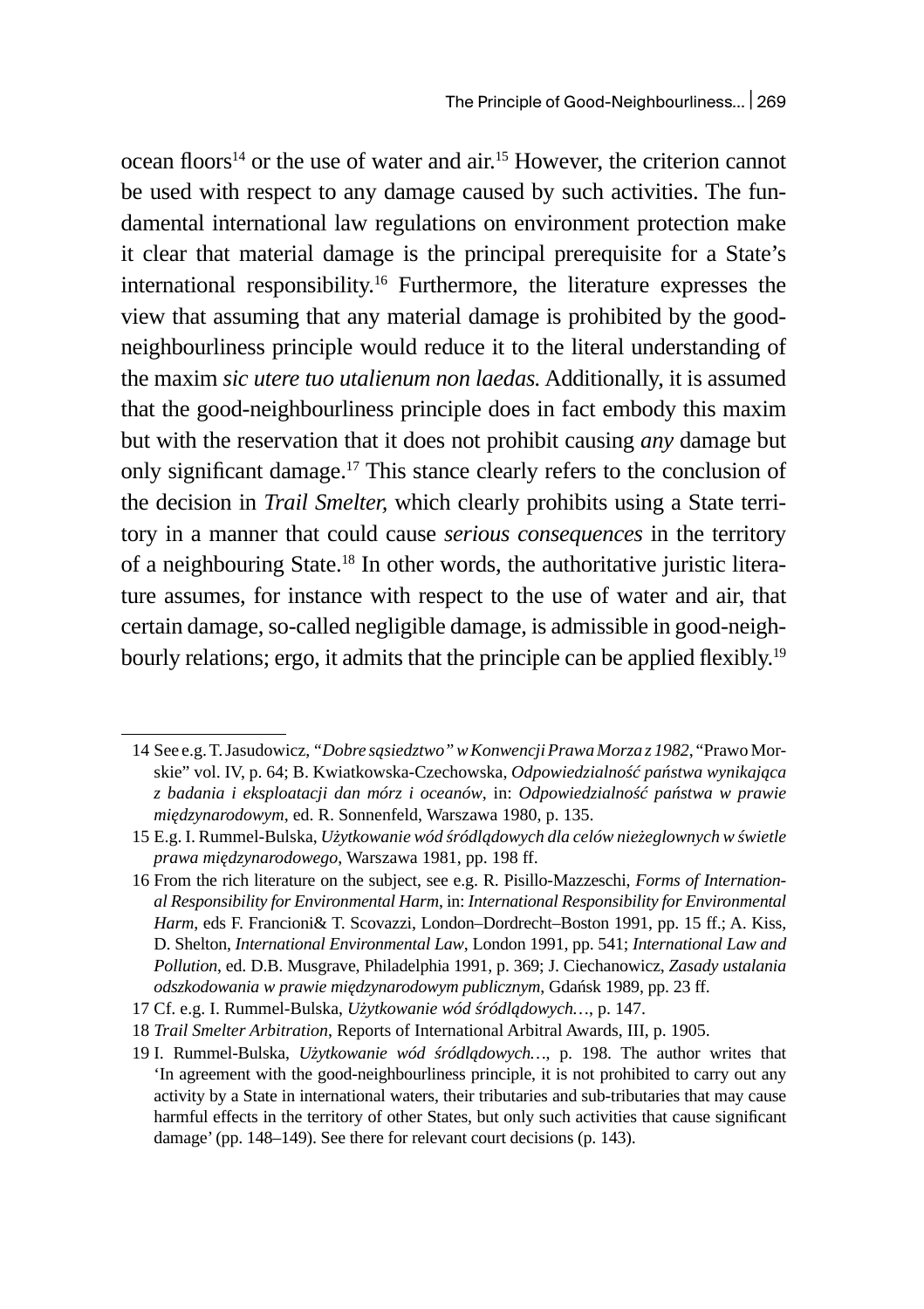However, the application of this assumption to the international responsibility of a State for nuclear damage should be approached with strong reservations for at least two important reasons. First, allowing certain kinds of damage and disallowing others gives rise to serious doubts when judging a specific case of actual damage. The positions adopted by interested States are of course divergent, for instance, in assessing the material damage caused by transboundary environmental pollution. Second, nuclear damage can hardly be considered negligible. Apart from the *distantiae loci* mentioned earlier, another special characteristic of such damage is its long-term consequences following from *dsitantiae temporis*, which means that they may appear a long time after the initial transboundary radiation pollution of the environment. Of course, the matter of assessing damages is also subject to controversy here, but as far as the principle itself is concerned, it must be assumed that a State is internationally responsible for all material nuclear damage.<sup>20</sup> Therefore, employing the good-neighbourliness principle as a possible criterion for claims for damages under a State's international responsibility for nuclear damage may not be conditional, i.e. applied only to significant or serious damage. The special nature of the activity causing damage and, above all, the special nature of the damage itself make it necessary to adopt a special responsibility regime in this case as well.

#### **IV**

The good-neighbourliness principle is not merely a theoretical construction but is actually universally invoked in international agreements, judicial decisions, and State practice.<sup>21</sup> States were obliged to conduct them-

<sup>20</sup> See e.g. N. Pelzer, *The Impact of the Chernobyl Accident on International Nuclear Law*, "Archiv des Völkerrecht" 1987, Bd. 25, Heft 3; *Current Problems of Nuclear Liability in the Post-Chernobyl Period – A General Standpoint*, "Nuclear Law Bulletin" 1987, no. 39.

<sup>21</sup> A rich list of examples can be found in: *Survey of State Practice to International Liability for Injurious Consequences Arising out of Acts not Prohibited by International Law*, ILC DOC. A/CN.4/384, pp. 15–18.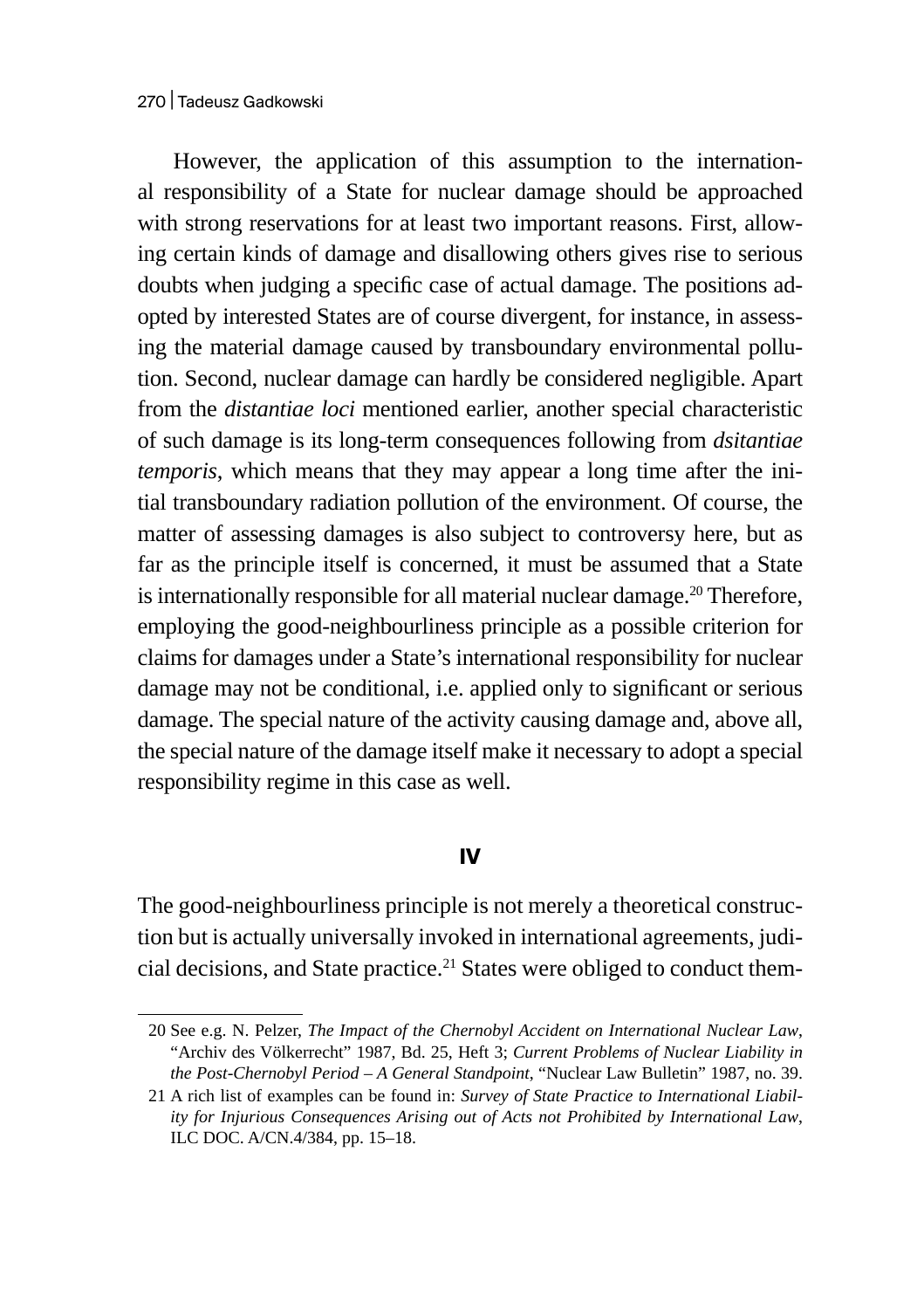selves consistently in accordance with this principle by, for instance, the Preamble to the UN Charter, the 1970 Declaration on Principles of International Law and Article 74 of the UN Charter.<sup>22</sup> The obligation was straightforwardly adduced by Australia in the Nuclear Tests Case.<sup>23</sup> Some regional multilateral agreements also refer to the good-neighbourliness principle; for example, the Nordic Convention on the Protection of the Environment of 19 February 1974.<sup>24</sup> Similar clauses can be found in many bilateral agreements. This is especially true for border agreements but also others aimed at protecting a neighbouring state from the potential effects of pollution produced by allowable activity, e.g. the extraction of oil from shelf areas and ensuring information exchange on activities potentially affecting the weather. References to this principle can be also found in agreements on radiation protection in connection with nuclear energy use in border areas.<sup>25</sup>

Similarly to treaties, international judicial decisions also make clear references to the good-neighbourliness principle. They chiefly concern international responsibility for damage caused by industry, the use of rivers, fisheries, exploitation of the seabed and ocean floors, and nuclear arms tests.<sup>26</sup>

In the mutual relations between States, the good-neighbourliness principle was invoked many times as grounds for claims concerning transboundary damage in border areas caused by activity which was permitted but involved a high risk of damage. Two cases in point can be cited here: one involving damage in the territory of Switzerland due

<sup>22</sup> T. Jasudowicz, *Zasada dobrego sąsiedztwa w Karcie Narodów Zjednoczonych*, "Acta Universitatis Nicolai Copernici" 1989, no. 196, p. 69 ff.; for international law assessment of this obligation, see *The Charter of the United Nations: A Commentary*, ed. B. Simm, Oxford 1994, p. 931.

<sup>23</sup> *NuclearTests Case*, ICJ Reports 1971, p. 99; cf. K. Kocot, *Prawnomiędzynarodowe zasady sozologii*, Wrocław 1977, p. 40.

<sup>24</sup> The text of the Convention can be found in *Selected Multilateral Treaties in the Field of the Environment*, ed. A. Kiss, Cambridge 1982, p. 403.

<sup>25</sup> For examples of such agreements, see T. Gadkowski, *Odpowiedzialność międzynarodowa państwa…*, pp. 86–87.

<sup>26</sup> For a list of decisions in these matters, see ibidem, pp. 87–88.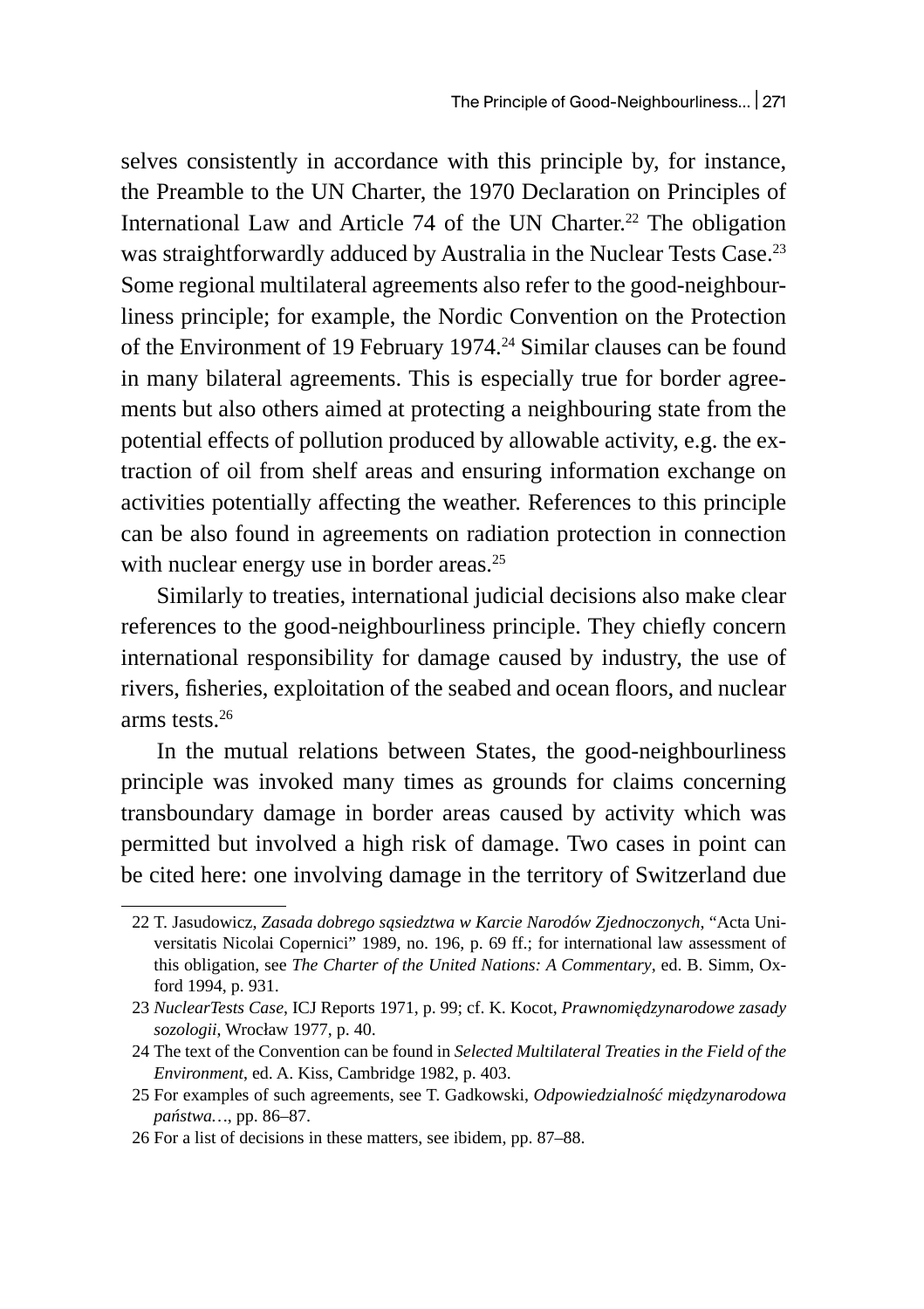to an explosion in an Italian Munitions Factory in Arcisate<sup>27</sup>; and another also involving damage in Swiss territory due to its penetration by insecticides produced on the French side of the border. $^{28}$  In both cases, Swiss claims for damages referred clearly to the good-neighbourliness principle.

### **V**

As was mentioned earlier, conflicts between neighbouring states over the implementation of the good-neighbourliness principle are, in principle, unavoidable. They arose in the past and will certainly arise in the future, in particular over activities in border areas that are a source of potential transboundary damage being sustained by a neighbouring State. This is—it seems—a question of a greater significance as it concerns the location of permitted activity that involves a high risk of damage. Reuter has expressed the extreme view in this connection, namely that a State has no right to take up any activity in its territory that would be *abnormally dangerous* for other States, in particular for neighbouring States. He stressed that in such a situation international responsibility of a State is triggered not by the actualisation of the risk involved in the activity in question, but by the very fact of its conduct.<sup>29</sup> This stance was reflected in the Swiss claim for damages in the Arcisate case. The claim alleged that *abnormally dangerous activities* carried out by the State in a border area were tantamount to a breach *per se* of an international obligation.<sup>30</sup>

<sup>27</sup> On this case, see P. Gugenheim, *La pratique suisse en matière de droit intenational public 1956*, "Schweizerisches Jahrbuch für Internationales Recht" 1957, vol. 14, p. 169.

<sup>28</sup> On this case see L. Casflisch, *La pratique suisse en matière de droit intenational public 1973*, "Schweizerisches Jahrbuch für Internationales Recht" 1974, vol. 30, p. 147.

<sup>29</sup> P. Reuter, *Principles de droit international public*, Hague 1962, p. 592.

<sup>30</sup> See footnote 26.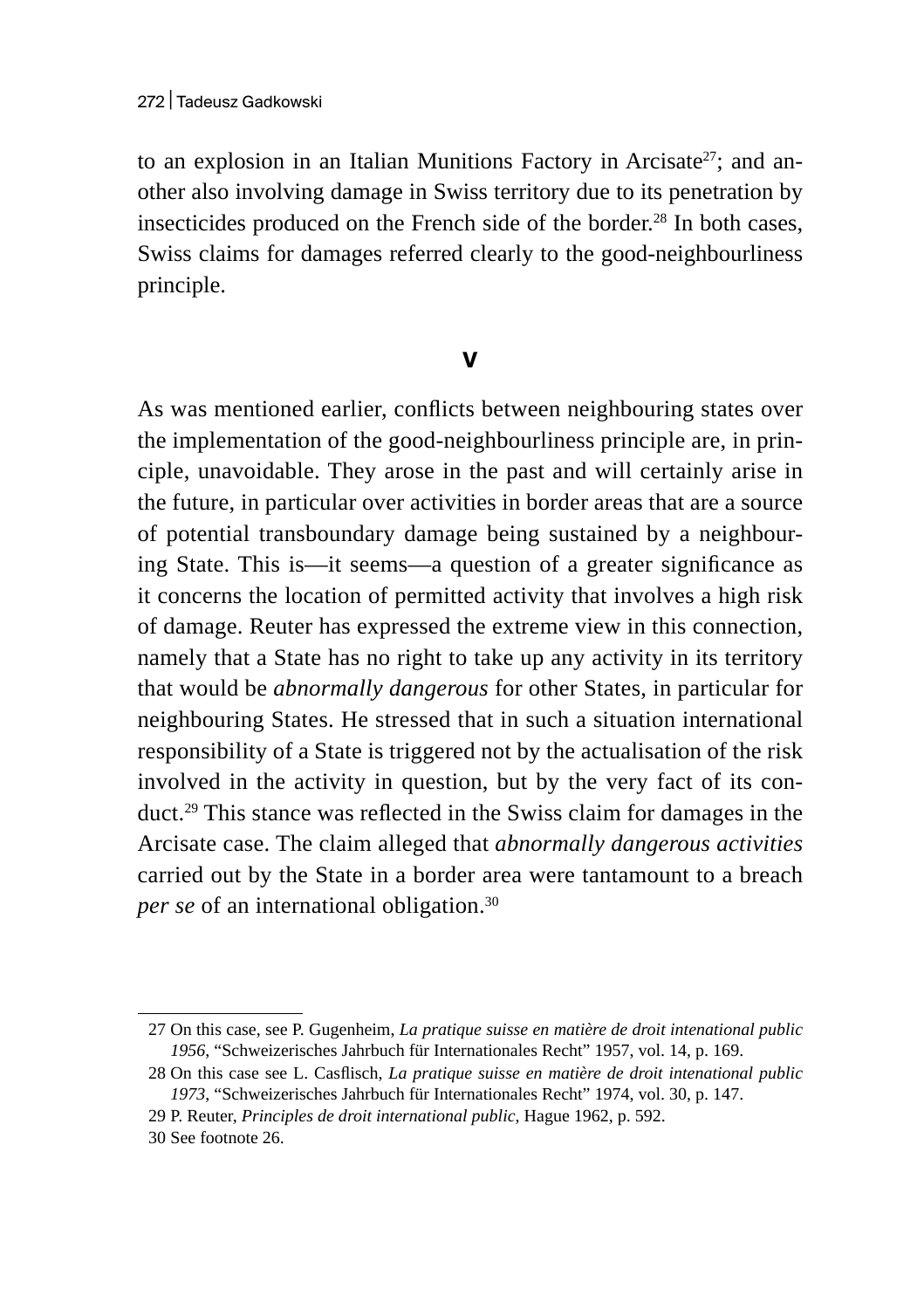#### **VI**

Adopting this stance in respect of activity related to the peaceful use of nuclear energy is neither desirable nor possible. After all, such activity is permissible under contemporary international law.<sup>31</sup> This does not mean that all the potential consequences of such activity must have a similar character. Transboundary environmental pollution due to a nuclear accident, causing specific property damage to another State or other States, although related to permissible activity, is already a breach of the interest of these States protected by international law. Being permissible, the peaceful use of nuclear energy has at the same time certain special characteristics. They do not fully justify making an automatic transfer of institutions defining the international responsibility of a State for the harmful consequences of activities not prohibited by international law to the sphere of the international responsibility of a State. This is a result, first of all, of the special nature of nuclear damage. Although it admittedly has the characteristics of transboundary environment pollution, it also has consequences that are incomparable—in terms of their spatial and temporal range, and effects for people, property and the environment—with the consequences of other damage resulting from such pollution.

In addition, the very nature of the peaceful use of nuclear energy is quite different from the activity in question in the landmark decision in *Trail Smelter*. Frequently cited in the literature, this case formed an important element of the conception presented by Quentin-Baxter. The activity of the Trail Smelter, being the source of pollutants penetrating the U.S. territory, was an abnormally dangerous activity *per se*, giving rise to a special risk of transboundary damage. The industrial haze and resultant damage in the territory of the neighbouring State were thus inextricably bound to permissible —under international law—but abnormally dangerous activity in the territory of Canada. In fact, the

<sup>31</sup> For more on this issue, see T. Gadkowski, *Odpowiedzialność międzynarodowa państwa…*, p. 55 ff.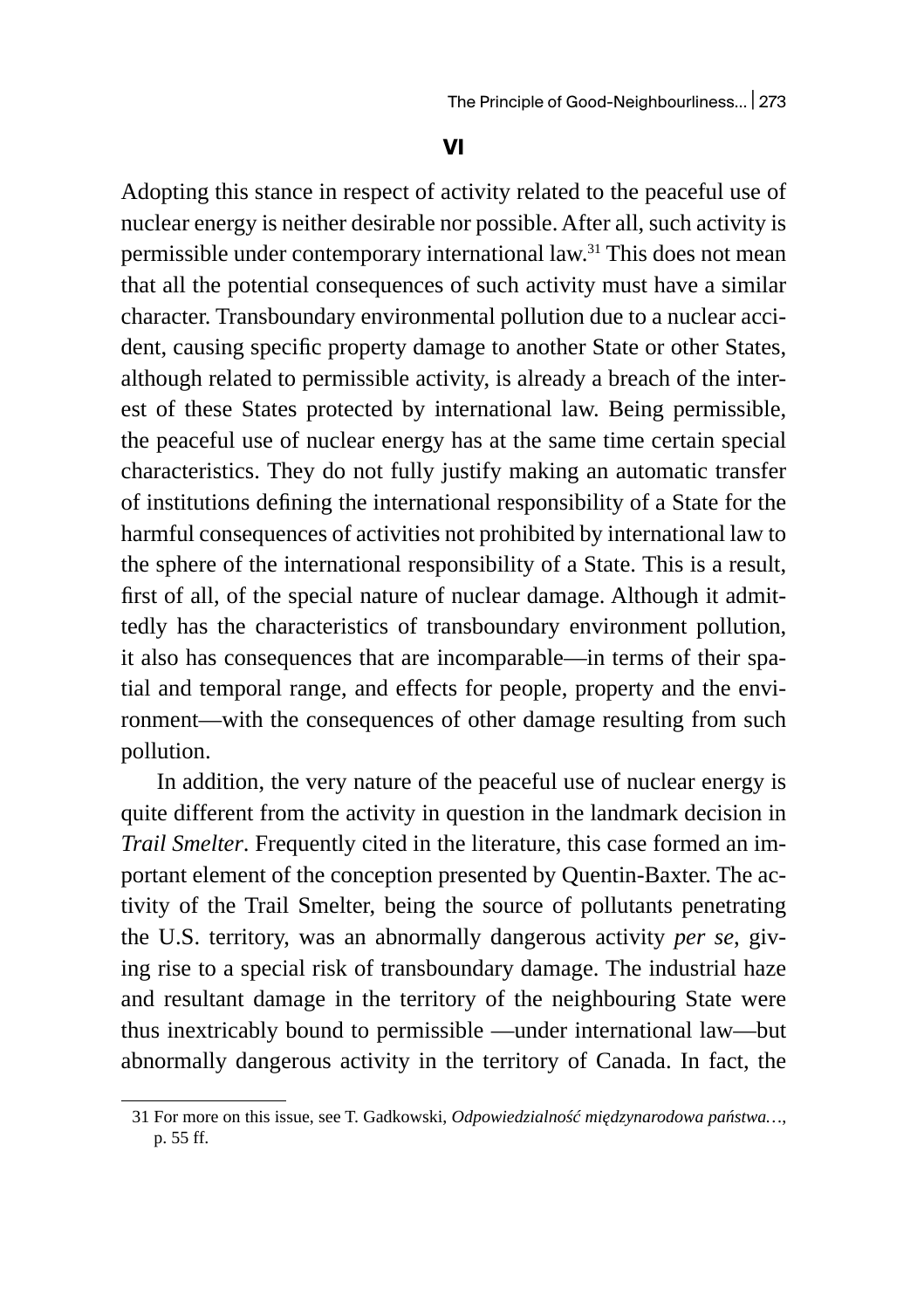peaceful use of nuclear energy does not involve a particularly high risk of damage. The risk, owing to the safety measures used, has been minimised, but not completely ruled out.<sup>32</sup> The crux of the matter lies somewhere else: on the one hand, the likelihood of damage is very low, but on the other, if it does happen after all, its potential consequences may have indeterminable proportions.<sup>33</sup> Moreover, nuclear damage takes place to the same or even greater degree in the territory of the State where the activity which is its source is conducted.

#### **VII**

When applied to interstate relations, in practice the good-neighbourliness principle gives rise to a variety of problems, resulting largely from the conflict of interests between neighbouring States. In connection with peaceful nuclear activity, problems are often caused by the location of nuclear power plants and other installations, especially including nuclear waste burial sites in border areas. $34$  This dimension of the good-neighbourliness principle proves to be of great practical importance and its international significance has been widely discussed in the literature.<sup>35</sup> Actually, it is much broader, as it involves the location of such activities in border areas, which poses a major risk, especially an ecological one, to a neighbouring State, in its opinion.36 For example, in 1973, in

<sup>32</sup> Cf. e.g. L. de La Fayette, *International Environmental Law and the Problem of Nuclear Safety*, "Journal of Environmental Law" 1993, vol. 5, no. 1, pp. 29 ff.

<sup>33</sup> See M. Politi, *The Impact of the Chernobyl Accident on the State's Perception of International Responsibility for Nuclear Damage*, in: *International Responsibility…*, pp. 473 ff.

<sup>34</sup> For a rich selection of reading on this subject, see *Siting of Nuclear Facilities. Proceedings of a Symposium Jointly Organized by IAEA and NEA*, Vienna 9–13 Dec. 1974, IAEA, Vienna 1975, p. 604.

<sup>35</sup> For the latest on the subject see P. Gramegna, *Kernenergienutzung und Staatsgrenzen aus der Sicht des Nachbarrechts*, in: *Friedliche Kernenergienutzung und Staatsgrenzen in Mitteleuropa*, ed. N. Pelzer, Baden-Baden 1987, pp. 344–358; F.W. Schmidt, *Kernenergienutzung und Staatsgrenzen aus der Sicht des Nachbarstaats*, in: *Friedliche Kernenergienutzung..*., pp. 360–363.

<sup>36</sup> Cf. e.g. M.Bothe, *Legal Problems of Industrial Siting in Border Areas and National Environmental Policies*, in: *Transfrontier Pollution and Role of States*, OECD, Paris 1981, pp. 79–97.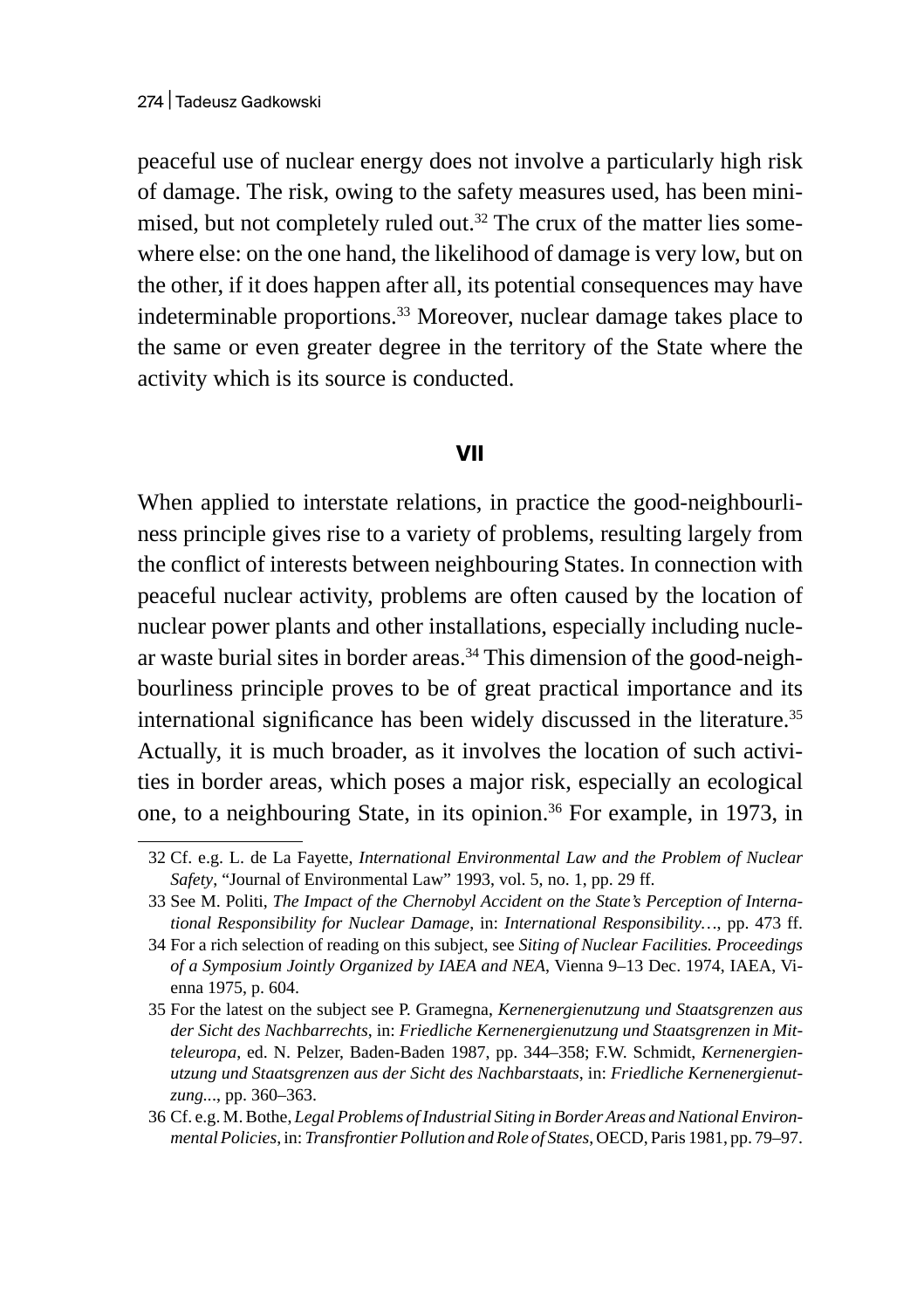connection with Lichtenstein's plans to build a refinery in the Rhine Valley, Switzerland strongly protested that owing to international law principles, in particular the good-neighbourliness principle, it could not accept the construction plans that did not guarantee suitable protection of the environment from pollution in the future.<sup>37</sup>

It appears that from the good-neighbourliness principle, which—as was mentioned earlier—does not prohibit a State from making peaceful use of nuclear energy in its territory, certain obligations of a State can be deduced, in connection with locating relevant facilities in border areas. Above all, the obligations include notifying a neighbouring State in advance of plans to engage in such activity and consulting them together.<sup>38</sup> The chief purpose of consultations is to allow the neighbouring State to take into account the information obtained when making plans for developing and using its own border area.

#### **VIII**

Therefore, it would be desirable at this juncture to consider the possibility of referring to the conception of primary obligations presented by Quentin-Baxter in his reports for the International Law Commission.39 In this conception, the principal original norm is expressed by the maxim *sic utere tuo ut alienum non laedas,* establishing the obligation for a State to exercise its rights stemming from territorial sovereignty in

<sup>37</sup> L. Caflisch, *La pratiquesuisse…*, pp. 263–264.

<sup>38</sup> Cf. e.g. the provisions of Principle 20 of the Stockholm Declaration and UN General Assembly Resolution No. 2995 (XXVII) expressly referring to the good-neighbourliness principle. The obligation of mutual advance consultations in the field of environment protection is extensively discussed by K. Kocot, *Prawnomiędzynarodowe zasady…*, p. 125 ff. For the question of locating nuclear power plants in border areas and its assessment from the point of view of the very essence of the good-neighbourliness principle, see e.g. G. Handl, *Grenzenüberschreiten—des nukleares Risiko und völkerrechtlicher Schutzanspruch*, Berlin 1992, p. 35 ff.

<sup>39</sup> *Reports on International Liability for Injurious Consequences Arising out of Actsnot Prohibited by International Law*, mentioned by Ch. Tomuschat, *International Liability for Injurious Consequences Arising out of Acts not Prohibited by International Law: The Work of the International Law Commission*, in: *International Responsibility…*, p. 37 ff.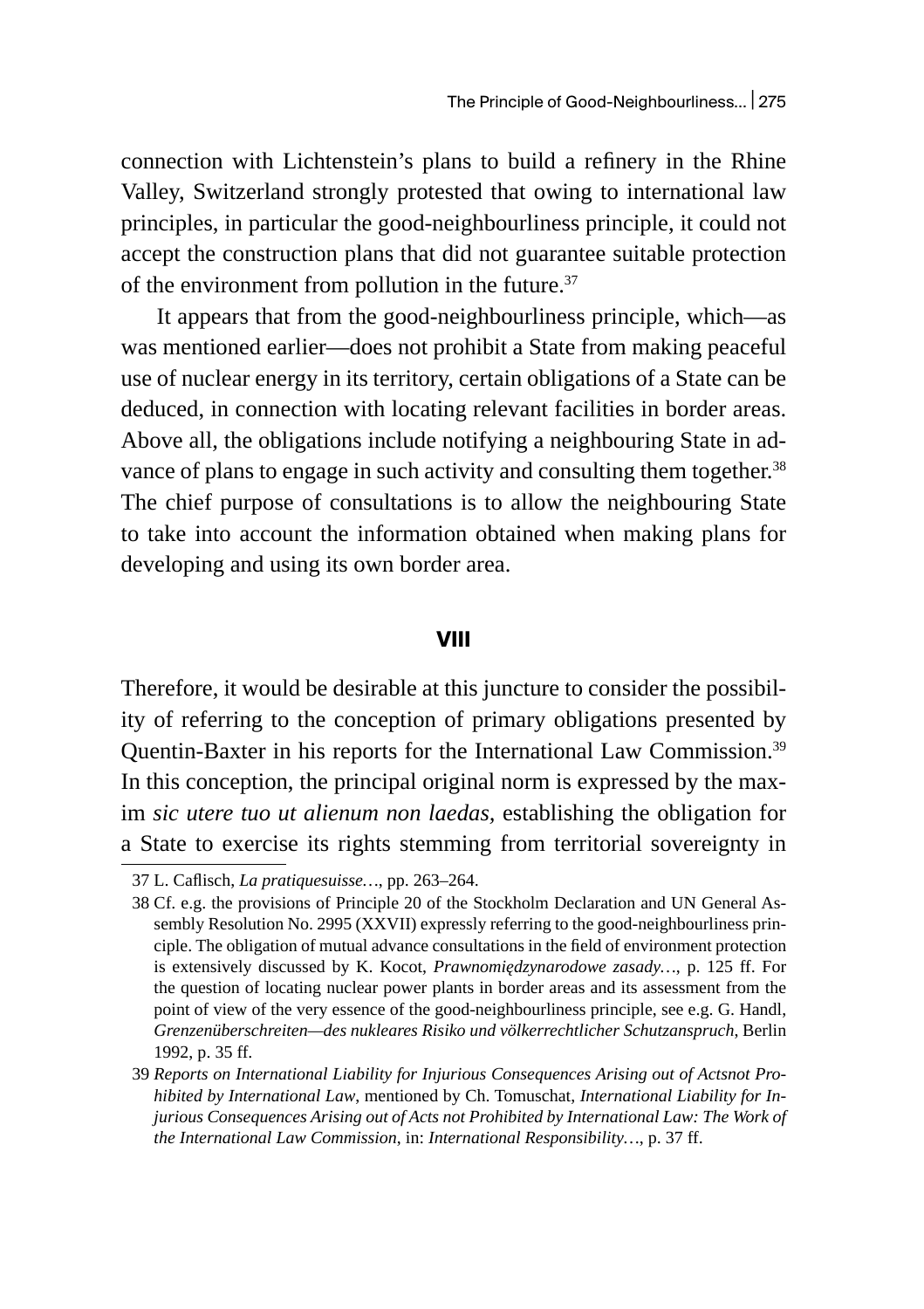a manner not causing damage to the interests of another State or other States.<sup>40</sup>The primary obligations in Quentin-Baxter's conception are made up of four principal obligations of States: to prevent, to inform, to negotiate and to repair, related to transboundary damage caused by activity not prohibited by international law. The first three obligations are covered by contemporary nuclear law as rules of prevention, whereas the fulfilment of the fourth is actually hampered as far as claims for damages are concerned, having as their grounds a State's international responsibility. It must be made absolutely clear that international norms on indemnity for nuclear damage refer to both a State's international responsibility and the civil liability of the entity operating a nuclear facility. In nuclear law, a State's international responsibility is parallel to the civil liability of the operating entity and does not replace it, but supplements it in a sense. While civil liability has been regulated in complex international norms that continue to be developed, the international responsibility of a State under the fourth obligation has not been sufficiently regulated by positive law.<sup>41</sup>

The main international regulations on civil liability for nuclear damage, namely the Vienna Convention of 21 April 1963<sup>42</sup>, Paris Convention of 19 May 1960 (amended by two additional protocols of 1964 and 1982)<sup>43</sup>, Brussels Convention of 31 January 1963 Supplementary to the Paris Convention<sup>44</sup> and the Joint Protocol relating to the Application of the Vienna Convention and Paris Convention of 21 September 1988<sup>45</sup>, do not provide grounds for any specific international claims for damages as a result of nuclear damage. A proposal to amend the provisions of the

<sup>40</sup> See ILC Doc. A/CN.4/360, pp. 23–30 (*Schematic Outline*).

<sup>41</sup> For more on this responsibility, see T. Gadkowski, *International Liability of State for Nuclear Damage*, Poznań, Delft 1989, p. 150; J. Łopuski, *Liability for Nuclear Damage, An International Perspective*, Warszawa 1993, p. 67.

<sup>42</sup> Convention text: UNTS 1063:265.

<sup>43</sup> Convention text: UNTS 956:251 (Poland is not a party to it).

<sup>44</sup> Convention text: UNTS 1041:350 (Poland is not a party to it).

<sup>45</sup> Protocol text: *The International Law of Nuclear Energy, Basic Documents*, Part 2, Dordrecht–Boston–London 1993, p. 1369.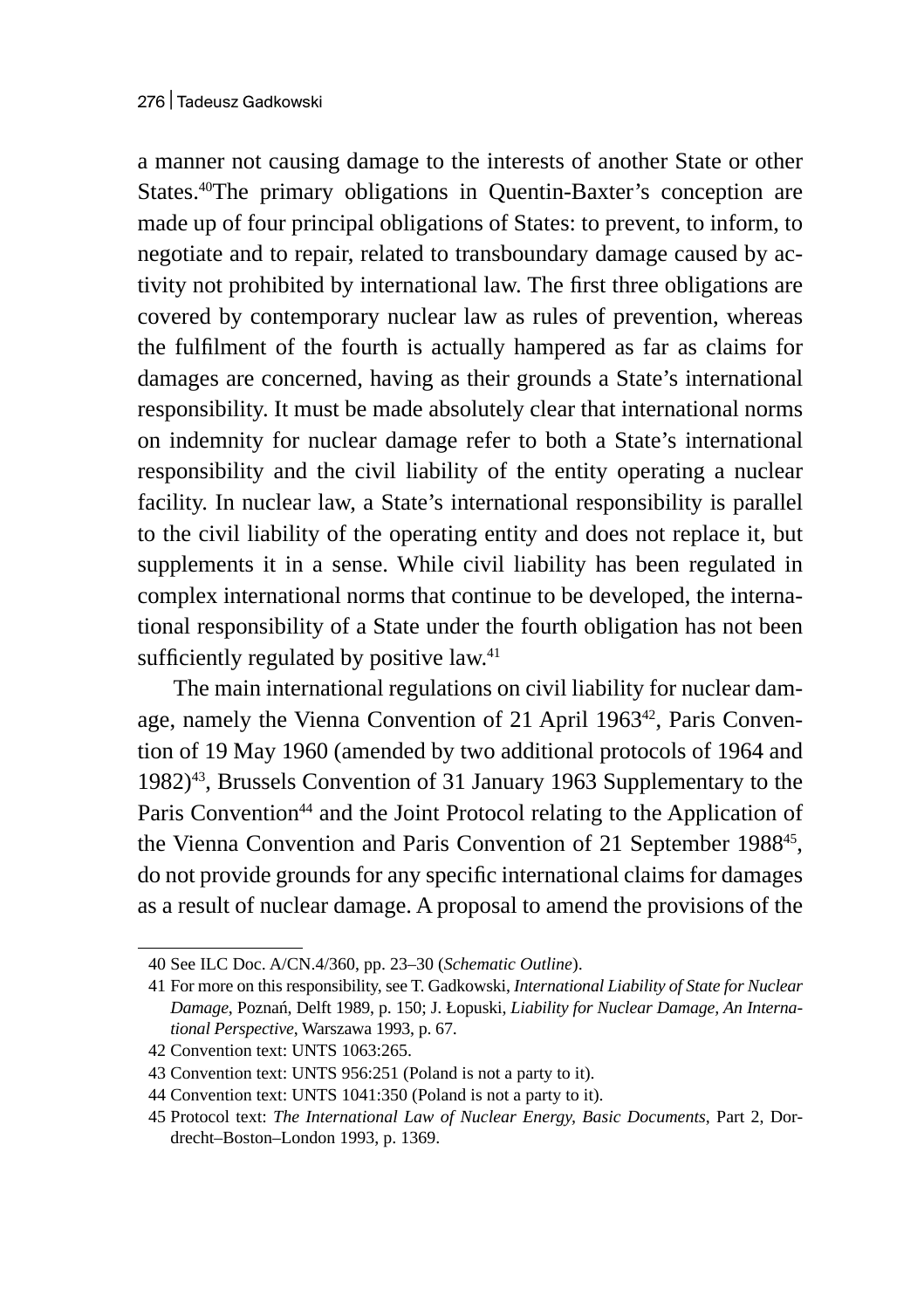Vienna Convention drafted by the IAEA Special Committee does not regulate this matter either.<sup>46</sup> Hence, the question of adopting separate international regulation in this field remains open.

#### **IX**

The process of introducing elements of the good-neighbourliness principle to international nuclear law gained momentum after the Chernobyl nuclear power plant disaster. As a matter of fact, it was then that the norms of this law noticeably began to develop. This is true for both bilateral and multilateral agreements, concerning wide-ranging cooperation in the field of the peaceful use of nuclear energy and the activities of international organisations, especially the International Atomic Energy Agency (IAEA), and improvements made by States to their safety measures and supervisory institutions. The most important effect of these efforts is seen in two conventions prepared under the auspices of the IAEA and adopted by the IAEA General Conference at its special session on 26 September 1986. These are: the Convention on Early Notification of a Nuclear Accident<sup>47</sup> and the Convention on Assistance in the Case of a Nuclear Accident or Radiological Emergency.<sup>48</sup>

Particularly important obligations, especially when viewed from the perspective of discharging of the duties following from the good-neighbourliness principle, are included in the Convention on Early Notification of a Nuclear Accident. Under Article 1, it applies in the event of any accident involving the facilities or activities of a State Party or of persons or legal entities under its jurisdiction or control from which a release of radioactive material occurs, or is likely to occur, and that has resulted or may result in an international transboundary release which is significant for the radiological safety of another State. This scope of application of

<sup>46</sup> On the work of the Committee, see J. Łopuski, *Liability for Nuclear Damage…*, p. 25 ff.

<sup>47</sup> Convention text: *The International Law…*, p. 1269.

<sup>48</sup> Convention text: *The International Law…*, p. 1277.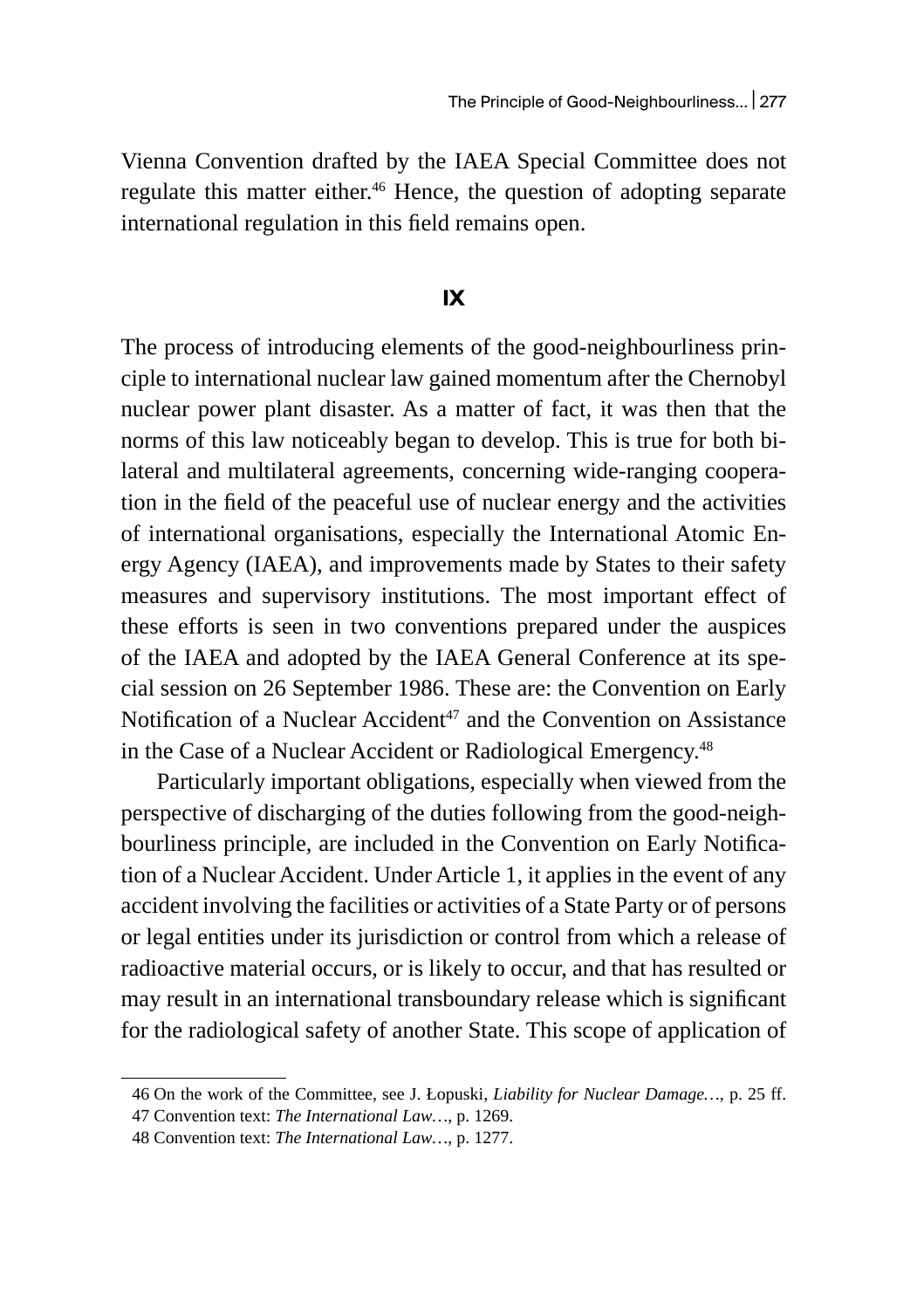the Convention calls for considering three important issues. First, the scope covers the entire activity of a State related to the use of nuclear energy. Hence, the Convention applies to transboundary radiological effects produced by both peaceful and military nuclear activity. Second, the Convention applies to any accident involving the facilities or activities of a State Party or of persons or legal entities under its jurisdiction or control and hence, also to any nuclear activity conducted outside the territory of a State. Third, the Convention applies to all accidents involving facilities or activities that result or may result in a transboundary release of radioactive substances possibly posing a significant risk for another State. This wording, being a practical reflection sui generis of the conclusion of the decision in *Trail Smelter* is—in the opinion of the present author—a major shortcoming of the Convention, because it admits a completely erroneous and actually dangerous possibility of grading radiological risks in terms of their harmful effects in the territories of other States. Moreover, it begs the question about the legal and moral entitlement of the State engaged in the nuclear activity that has caused an accident to decide about the degree of risk therefrom for other States.

The Convention (Article 2) makes States notify forthwith the IAEA and other States that may be physically affected by the accident about its occurrence, nature, and the time and place (Article 2(a)). Furthermore, in the case of a nuclear accident, a State has to immediately give other States and the IAEA any available information relevant to minimising the radiological consequences of the accident (Article 2(b)). Moreover, where possible, a State has to give further information without delay upon request from interested States. In addition, the Convention also provides for a duty to notify in the event of nuclear accidents other than those specified in Article 1. They may include events when no transboundary release of radioactive substances occurs to the extent that, in the opinion of the State where the incident takes place, it may pose a significant radiological risk for other States (Article 3).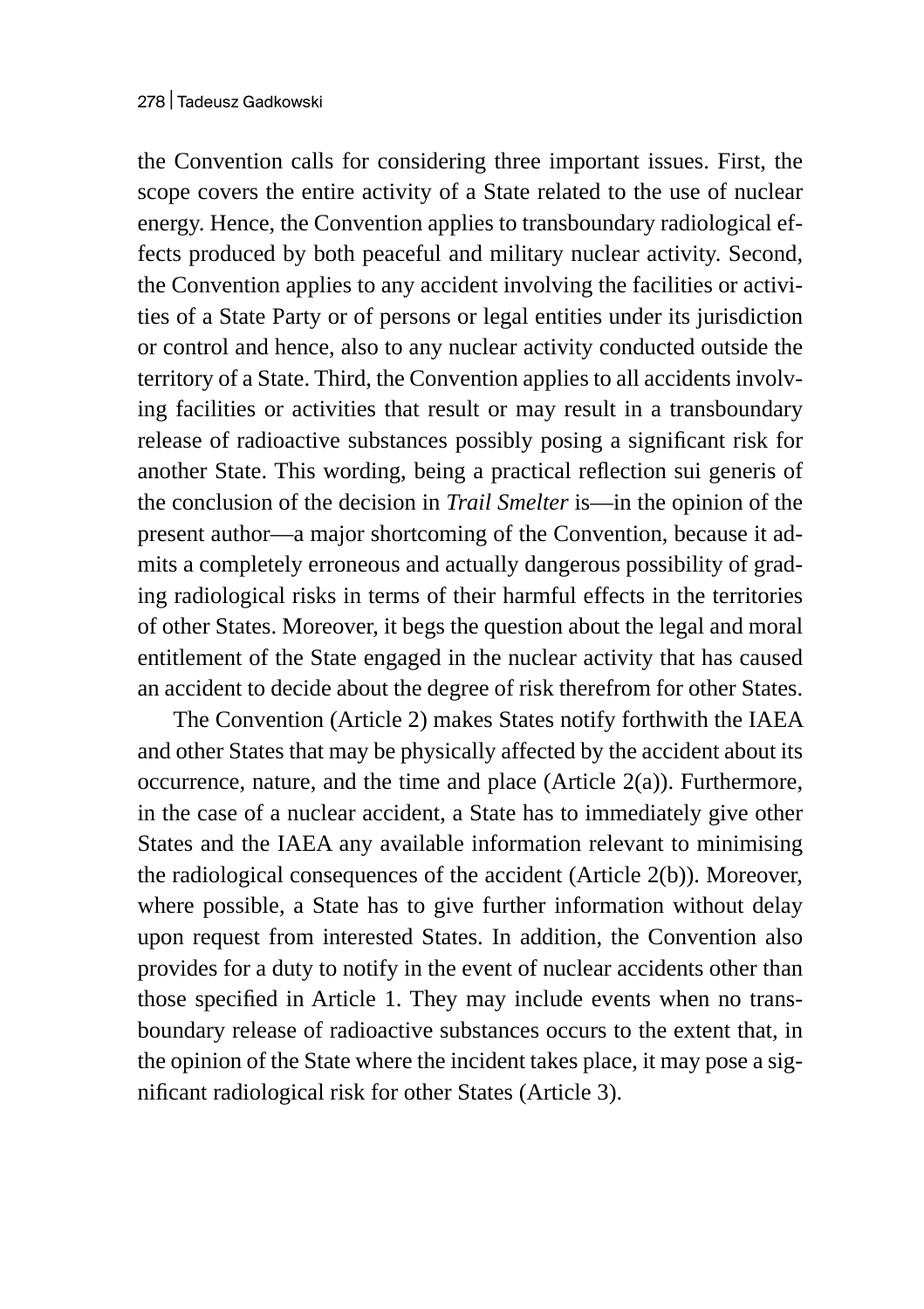The fact that the Convention provides for a complex system of notification about a nuclear accident and consequent risk of transboundary radiological contamination of the territory of other States is only to be praised. The Convention is the first multilateral international law regulation to be so clear about the obligation of a State *to inform* in connection with potential or actual nuclear damage. The Convention, admittedly, does not use the concept of nuclear damage, employing instead the broad concept of transboundary radiological consequences, which in fact may bring about specific, more or less determinable damage. The obligation of a State to notify other States that a nuclear accident has occurred and give them the information mentioned above is, therefore, a specific treaty obligation of State-Parties, clearly set out in an international agreement. Its neglect by a State may result in specific international law consequences, as in the event of non-fulfilment or improper fulfilment of other obligations.

The provisions of the Convention still, however, do not offer formal treaty grounds for claims for damages following nuclear damage under international law. In other words, a State Party's failure to meet its obligations under the Convention is not a source of its international responsibility for nuclear damage. When, however, the provisions of the Convention are compared with the existing regulations of international environmental protection law, which for the most part are soft law, or even with the Convention on Long-Range Transboundary Air Pollution mentioned earlier, considerable progress can no doubt be noticed in the development of international norms. The Convention on Early Notification of a Nuclear Accident has expressly institutionalised one of the principal elements of Quentin-Baxter's conception of primary obligations. It has been applied to a potential risk or actual occurrence of transboundary nuclear damage, and it is from this angle that the Convention should be assessed as a milestone in the development and codification of international nuclear law norms.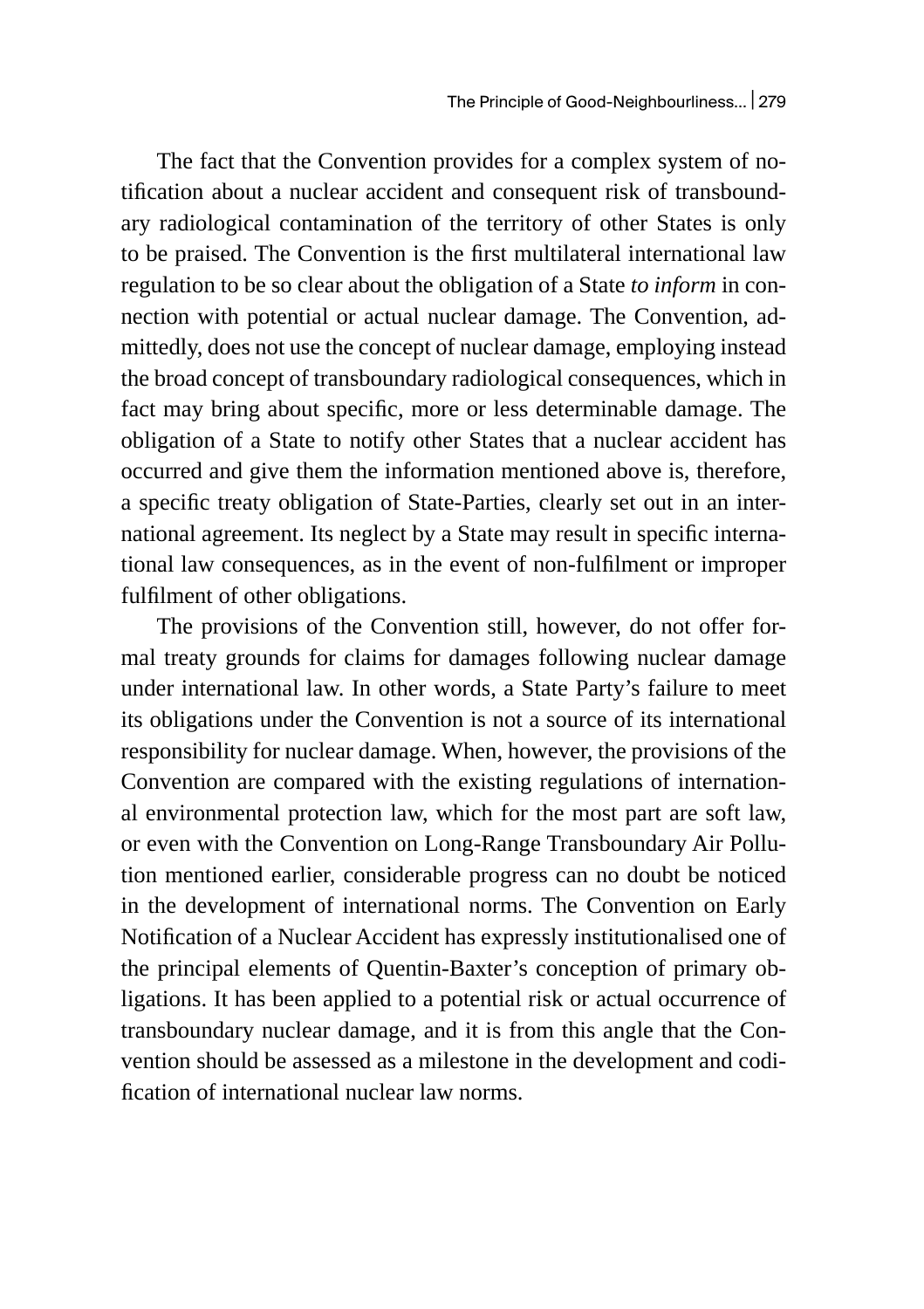However, the greatest practical importance of the Convention lies in Article 9, which states that in furtherance of their mutual interests, State Parties may consider the conclusion of bilateral or multilateral arrangements relating to the subject matter of the Convention. They may include, above all, bilateral agreements between neighbouring States on early notification of a nuclear accident and exchange of information in this regard. The practice that has evolved in this respect in the last three years deserves special praise as it entails situations where States negotiate without undue delay to establish suitable treaty obligations. An example in point is the great activity of the Scandinavian countries in this field.<sup>49</sup>

Against this background, Poland's treaty activity looks particularly good. Our country has entered into relevant treaties on the exchange of information and cooperation in the field of nuclear safety and radiological protection, and on the issue of early notification of nuclear accidents with eight European States, including almost all its neighbours. The first agreement was concluded with Denmark on 22 December 1987 and concerned the exchange of information and cooperation in the field of nuclear safety and radiological protection.<sup>50</sup> The agreements contain typical provisions derived from the Convention and others of a broader import. They oblige State Parties to inform one another about nuclear reactors that are planned, under construction and operating, and about nuclear waste burial sites and radiological risk warning systems (Article 1). Moreover, they make it incumbent on the parties to inform one another directly and without delay of accidents in nuclear facilities or nuclear-activity-related facilities if a release of radioactive substance may have consequences for the territory of another State (Article 3(1)). This obligation also covers situations of extraordinary increase in radiation levels in the territory of a given State which is not caused by

<sup>49</sup> For more on this practice see *Bilateral, Regional and Multilateral Agreements Relating to Cooperation in the Field of Nuclear Safety*, IAEA, Vienna 1990, Legal Series No. 15.

<sup>50</sup> For the text of the agreement see "Nuclear Law Bulletin" 1988, no. 41, pp. 49–61.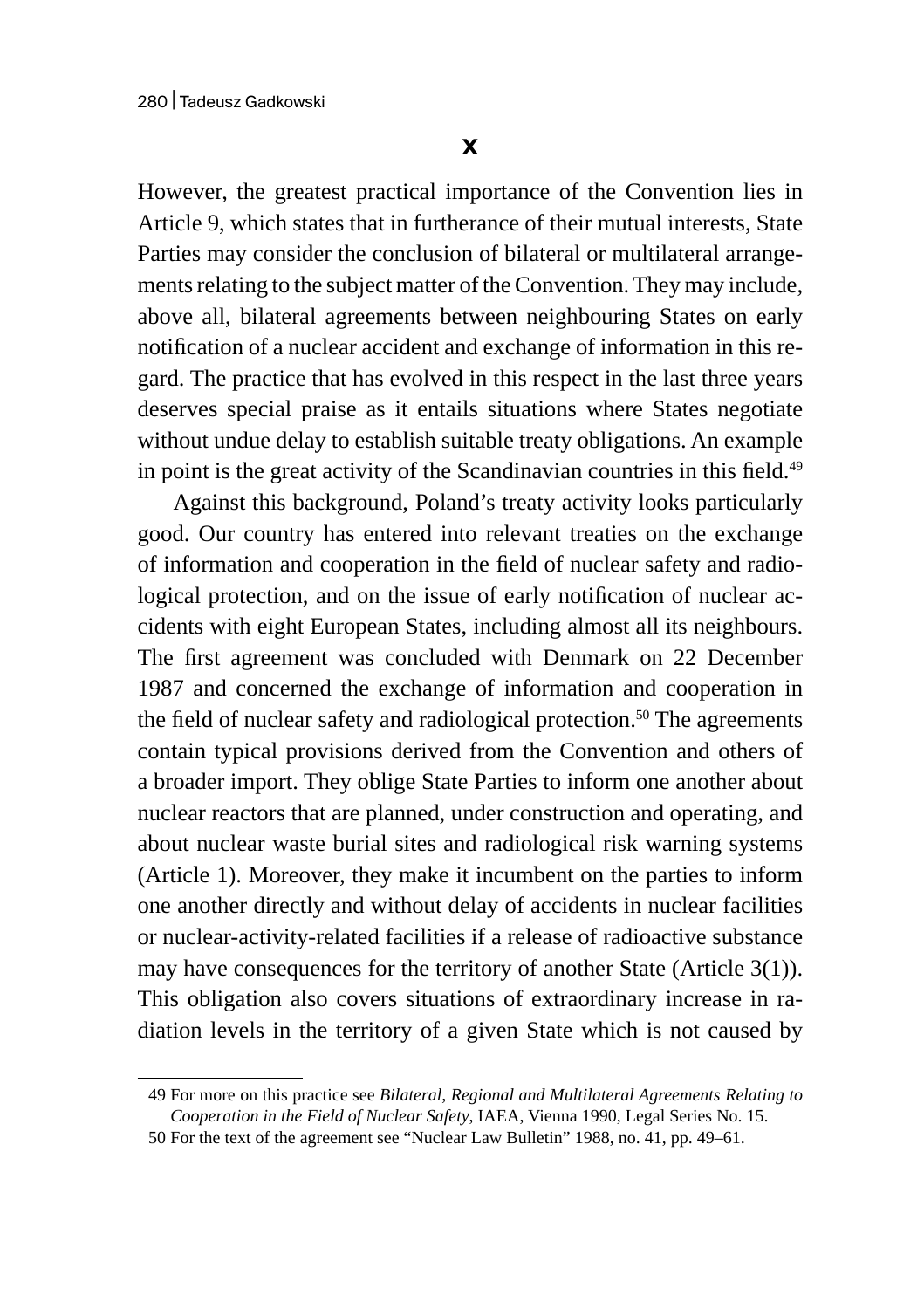a nuclear accident or other nuclear activity conducted in the territory of this State (Article 3(2)). The agreement also provides for the obligation of State Parties to hold regular consultations on the scientific foundations and methods of radiation protection of people exposed due to their occupations, the population at large and the environment (Articles 2 & 4).

These provisions make it necessary to fulfil the typical primary obligations mentioned earlier. Similar obligations are provided for in the other seven agreements to which Poland is party. These are agreements with the following countries: Norway, Austria, Ukraine, Belarus, the Russian Federation, Lithuania and Slovakia.51

This set of agreements, known as the 'Post-Chernobyl Treaties', is the most representative for international nuclear law as far as the important components of the good-neighbourliness principle are concerned.

#### **References**

*"Dobre sąsiedztwo" w Konwencji Prawa Morza z 1982*, "Prawo Morskie" vol. IV, Wrocław–Warszawa–Kraków 1990.

"Nuclear Law Bulletin" 1988, no. 41.

- Andrassy J., *Les relations internationales de voisinage*, "79 Recueil des Cours*…*" 1951, vol. II.
- *Bilateral, Regional and Multilateral Agreements Relating to Cooperation in the Field of Nuclear Safety*, IAEA, Vienna 1990, Legal Series No. 15.
- Bothe M., *Legal Problems of Industrial Siting in Border Areas and National Environmental Policies*, in: *Transfrontier Pollution and Role of States*, OECD, Paris 1981.
- Casflisch L., *La pratique suisse en matière de droit intenational public 1973*, "Schweizerisches Jahrbuch für Internationales Recht" 1974, vol. 30.

<sup>51</sup> As of 15 May this year, according to information obtained from the National Atomic Energy Agency.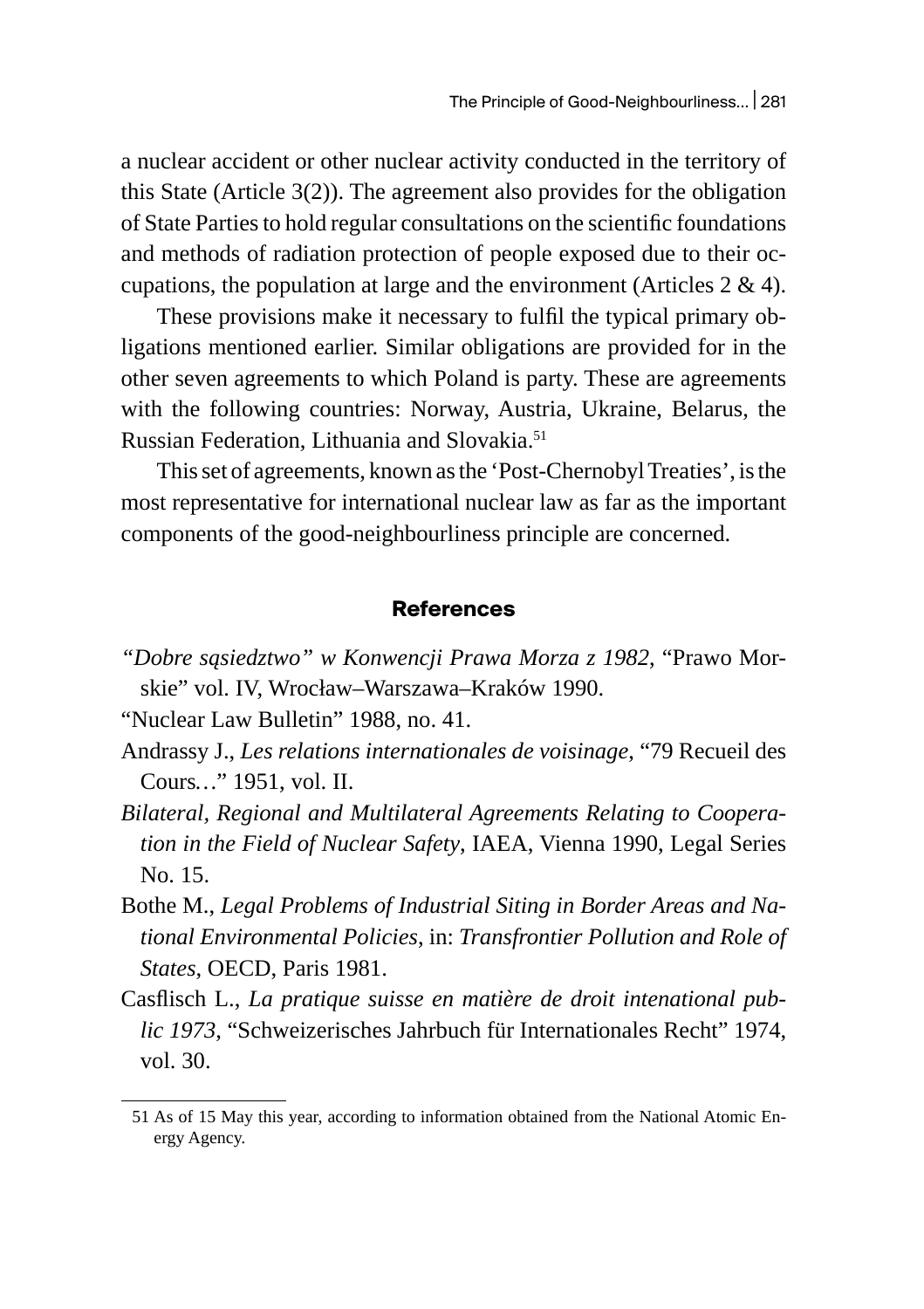Ciechanowicz J., *Zasady ustalania odszkodowania w prawie międzynarodowym publicznym*, Gdańsk 1989.

Convention text: UNTS 1041:350 (Poland is not a party to it).

Convention text: UNTS 1063:265.

Convention text: UNTS 956:251 (Poland is not a party to it).

*Current Problems of Nuclear Liability in the Post-Chernobyl Period – A General Standpoint*, "Nuclear Law Bulletin" 1987, no. 39.

Depuy P.M., *Due Diligence in the International Law of Liability*, in: *Legal Aspects of Transnational Pollution*, OECD, Paris 1977.

Gadkowski T., *Odpowiedzialność międzynarodowa państwa za szkodę jądrową*, Poznań 1990.

Gadkowski T., *International Liability of State for Nuclear Damage*, Poznań, Delft 1989.

Gadkowski T., *Odpowiedzialność międzynarodowa państwa…*, p. 55 ff.

Gramegna P., *Kernenergienutzung und Staatsgrenzen aus der Sicht des Nachbarrechts*, in: *Friedliche Kernenergienutzung und Staatsgrenzen in Mitteleuropa*, ed. N. Pelzer, Baden-Baden 1987.

Gugenheim P., *La pratique suisse en matière de droit intenational public 1956*, "Schweizerisches Jahrbuch für Internationales Recht" 1957, vol. 14.

Handl G., *Grenzenüberschreiten—des nukleares Risiko und völkerrechtlicher Schutzanspruch*, Berlin 1992.

Heydte F. von der, *Das Prinzip der guten Nachbarshaft in Völkerrecht*, Vienna 1960.

Huber M., *Ein Beitrag zur Lehre von der Gebietshoheit an Grenzflüssen*, "Zeitschrift für Völkerrecht" 1907, vol. 1.

*International Law and Pollution*, ed. D.B. Musgrave, Philadelphia 1991.

Jasudowicz T., *"Dobre sąsiedztwo" w Konwencji Prawa Morza z 1982*, "Prawo Morskie" vol. IV.

Jasudowicz T., *Pojęcie dobrosąsiedztwa w stosunkach międzynarodowych*, "Sprawy Międzynarodowe" 1977, no. 4.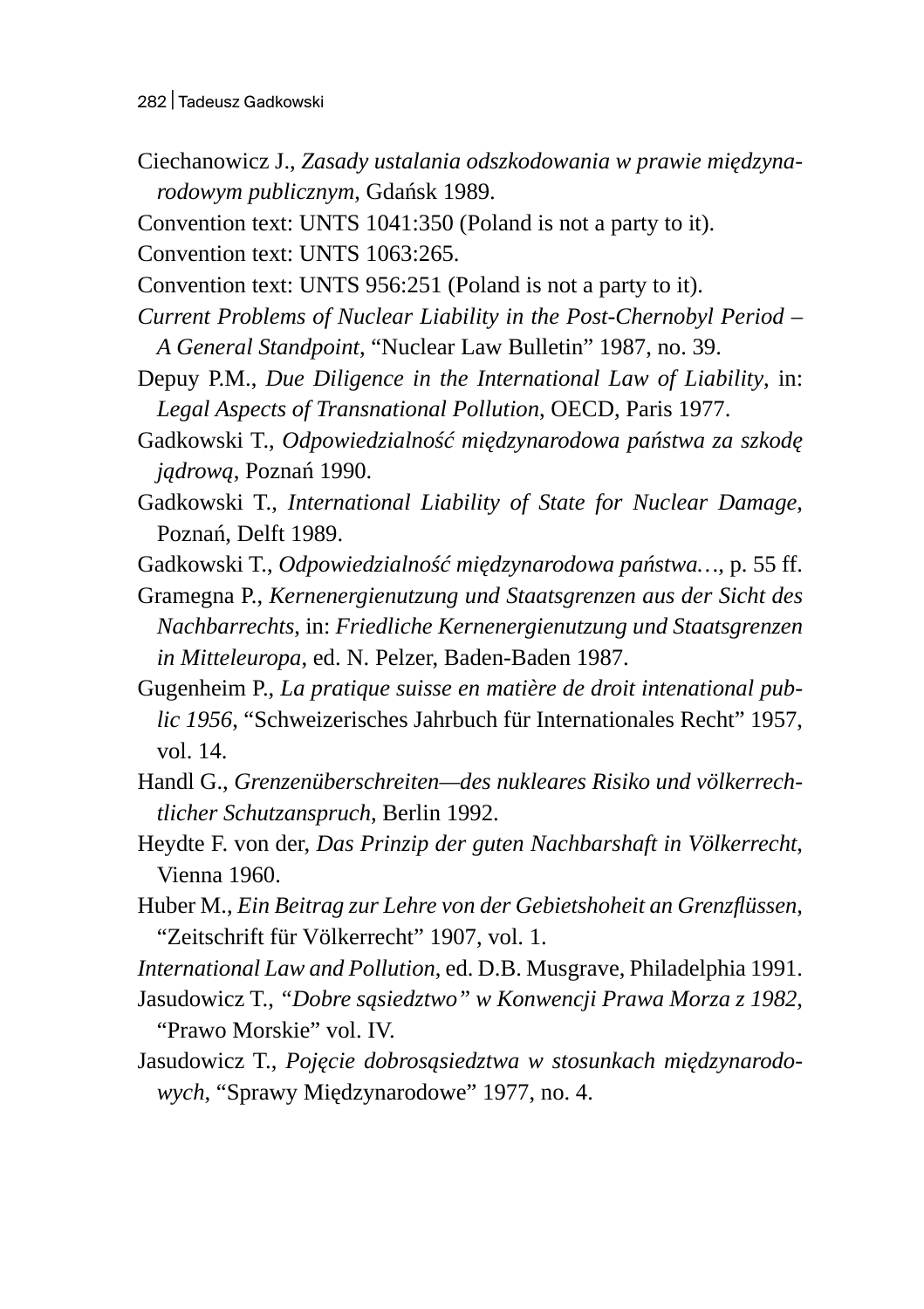Jasudowicz T., *Zasada dobrego sąsiedztwa w Karcie Narodów Zjednoczonych*, "Acta Universitatis Nicolai Copernici – Prawo XXVIII", Toruń 1990.

Kiss A., Shelton D., *International Environmental Law*, London 1991.

- Kloepfer M., *Internationalrechtliche Probleme Grenzer Kernkraftwerke*, "Archiv des Völkerrecht" 1987, Bd 25. Heft 3.
- Kocot K., *Prawnomiędzynarodowe zasady sozologii*, Wrocław 1977. Kwiatkowska-Czechowska B., *Odpowiedzialność państwa wynikająca*
- *z badania i eksploatacji dan mórz i oceanów*, in: *Odpowiedzialność państwa w prawie międzynarodowym*, ed. R. Sonnenfeld, Warszawa 1980.

La Fayette L. de, *International Environmental Law and the Problem of Nuclear Safety*, "Journal of Environmental Law" 1993, vol. 5, no. 1.

- Łopuski J., *Liability for Nuclear Damage, An International Perspective*, Warszawa 1993.
- *Międzynarodowe problemy walki z zanieczyszczeniem rzek*, "Sprawy Międzynarodowe" 1972, no. 2.
- *NuclearTests Case*, ICJ Reports 1971;
- Pelzer N., *The Impact of the Chernobyl Accident on International Nuclear Law*, "Archiv des Völkerrecht" 1987, Bd. 25, Heft 3.
- Pisillo-Mazzeschi R., *Forms of International Responsibility for Environmental Harm*, in: *International Responsibility for Environmental Harm*, eds F. Francioni& T. Scovazzi, London–Dordrecht–Boston 1991.
- Politi M., *The Impact of the Chernobyl Accident on the State's Perception of International Responsibility for Nuclear Damage*, in: *International Responsibility for Environmental Harm*, eds F. Francioni, T. Scovazzi, London–Dordrecht–Boston 1991.
- *The International Law of Nuclear Energy, Basic Documents*, Part 2, Dordrecht–Boston–London 1993.
- Reuter P., *Principles de droit international public*, Hague 1962, p. 592.

Rummel-Bulska I., *Użytkowanie wód śródlądowych dla celów nieżeglownych w świetle prawa międzynarodowego*, Warszawa 1981.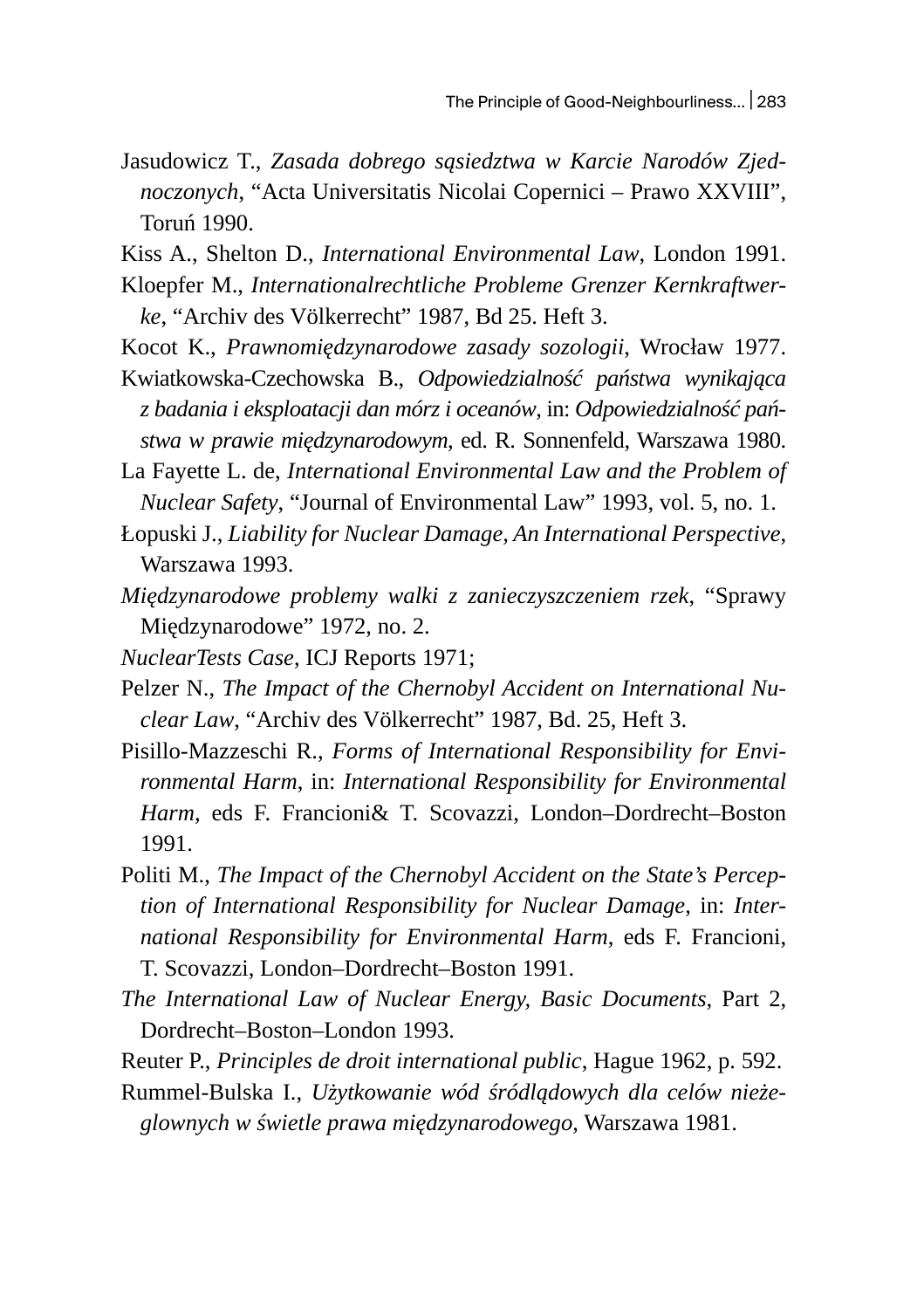- Schmidt F.W., *Kernenergienutzung und Staatsgrenzen aus der Sicht des Nachbarstaats*, in: *Friedliche Kernenergienutzung und Staatsgrenzen in Mitteleuropa*, ed. N. Pelzer, Baden-Baden 1987.
- *Selected Multilateral Treaties in the Field of the Environment*, ed. A. Kiss, Cambridge 1982.
- *Siting of Nuclear Facilities. Proceedings of a Symposium Jointly Organized by IAEA and NEA*, Vienna 9–13 Dec. 1974, IAEA, Vienna 1975.
- Sorensen M., *Principles de droit international public*, "101 Receuil des Cours de l'Academiede Droit International de la Haye" 1960, vol. III.
- Symonides J., *Terytorium państwowe w świetle zasady efektywności*, Toruń 1957.
- *The Charter of the United Nations: A Commentary*, ed. B. Simm, Oxford 1994.
- Tomuschat Ch., *International Liability for Injurious Consequences Arising out of Acts not Prohibited by International Law: The Work of the International Law Commission*, in: *International Responsibility for Environmental Harm*, eds F. Francioni& T. Scovazzi, London– Dordrecht–Boston 1991.
- *Trail Smelter Arbitration*, Reports of International Arbitral Awards, III. Willisch J., *State Responsibility for Technological Damage in International Law*, Berlin 1987.
- Winiarski B., *Principles généraux du droit fluvial international*, "45 Recueil des Cours*…*" 1933, vol. III.

## **SUMMARY**

## **The Principle of Good-Neighbourliness in International Nuclear Law**

The paper is an English translation of *Zasada dobrego sąsiedztwa w międzynarodowym prawie atomowym* by Tadeusz Gadkowski, published originally in Polish in 1997. The text is published as a part of a ju